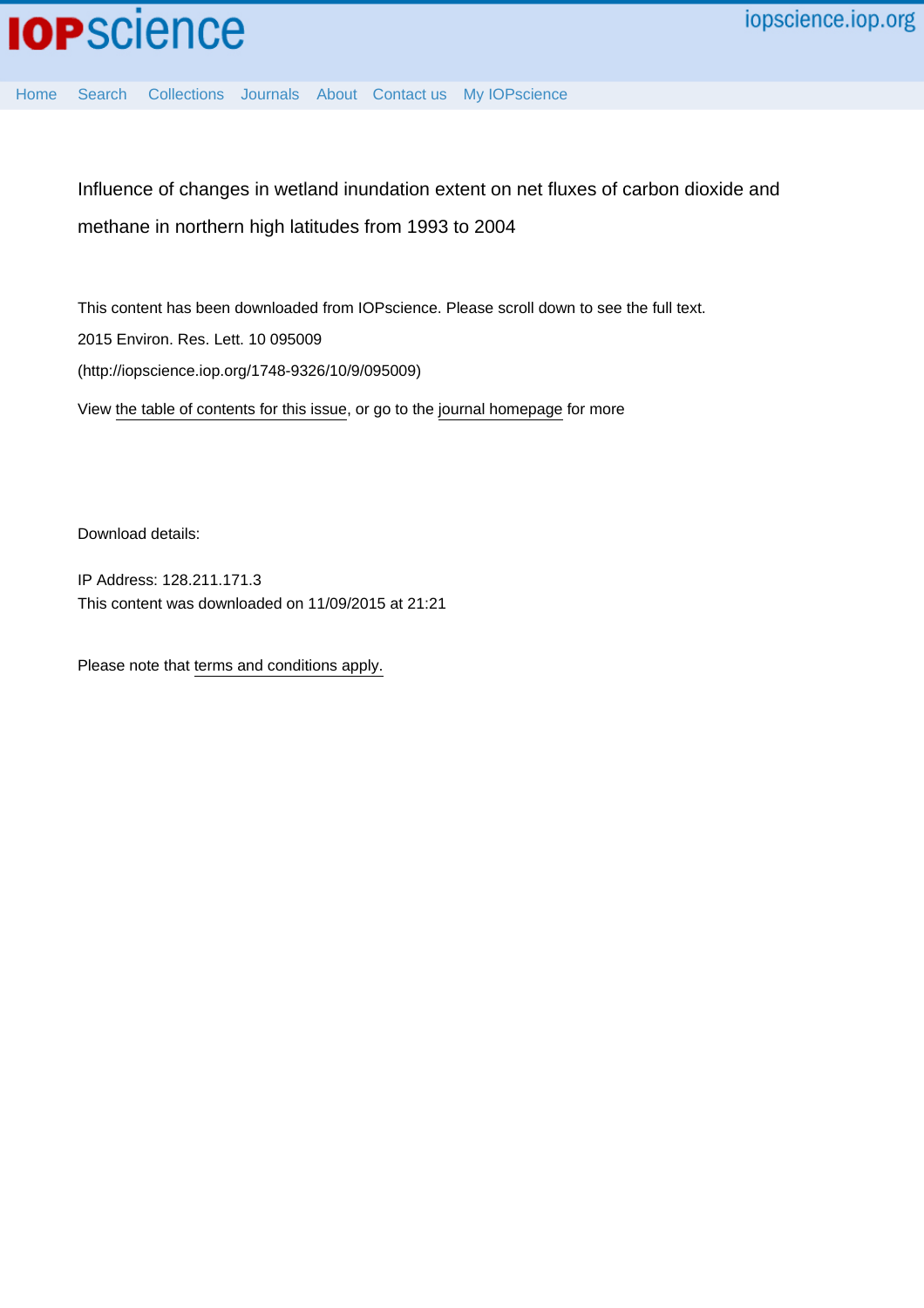LETTER

# **Environmental Research Letters**

# CrossMark

OPEN ACCESS

RECEIVED 4 May 2015

REVISED

10 August 2015 ACCEPTED FOR PUBLICATION

24 August 2015

PUBLISHED 10 September 2015

Content from this work may be used under the terms of the [Creative](http://creativecommons.org/licenses/by/3.0) [Commons Attribution 3.0](http://creativecommons.org/licenses/by/3.0) [licence.](http://creativecommons.org/licenses/by/3.0)

Any further distribution of this work must maintain attribution to the author(s) and the title of the work, journal citation and DOI.



# Influence of changes in wetland inundation extent on net fluxes of carbon dioxide and methane in northern high latitudes from 1993 to 2004

### Qianlai Zhuang<sup>1</sup>, Xudong Zhu<sup>1</sup>, Yujie He<sup>1</sup>, Catherine Prigent<sup>2</sup>, Jerry M Melillo<sup>3</sup>, A David McGuire<sup>4</sup>, Ronald G Prinn<sup>5</sup> and David W Kicklighter<sup>3</sup>

<sup>1</sup> Purdue Climate Change Research Center and Departments of Earth, Atmospheric and Planetary Sciences and Agronomy, Purdue University, West Lafayette, IN 47907, USA

- <sup>2</sup> Laboratoire d'Etudes du Rayonnement et de la Matière en Astrophysique, CNRS, Observatoire de Paris, Paris, France
- <sup>3</sup> Ecosystems Center, Marine Biological Laboratory, Woods Hole, MA 02543, USA
- <sup>4</sup> US Geological Survey, Alaska Cooperative Fish and Wildlife Research Unit, University of Alaska Fairbanks, Fairbanks, AK 99775, USA
- <sup>5</sup> Joint Program on the Science and Policy of Global Change, Massachusetts Institute of Technology, 77 Massachusetts Ave., Cambridge, MA 02139, USA

#### E-mail: [qzhuang@purdue.edu](mailto:qzhuang@purdue.edu)

Keywords: methane emissions, northern high latitudes, wetland inundation extent, carbon dynamics Supplementary material for this article is available [online](http://dx.doi.org/10.1088/1748-9326/10/9/095009)

# Abstract

Estimates of the seasonal and interannual exchanges of carbon dioxide  $(CO<sub>2</sub>)$  and methane  $(CH<sub>4</sub>)$ between land ecosystems north of 45°N and the atmosphere are poorly constrained, in part, because of uncertainty in the temporal variability of water-inundated land area. Here we apply a process-based biogeochemistry model to evaluate how interannual changes in wetland inundation extent might have influenced the overall carbon dynamics of the region during the time period 1993–2004.We find that consideration by our model of these interannual variations between 1993 and 2004, on average, results in regional estimates of net methane sources of 67.8  $\pm$  6.2 Tg CH<sub>4</sub> yr<sup>-1</sup>, which is intermediate to model estimates that use two static inundation extent datasets (51.3  $\pm$  2.6 and 73.0  $\pm$  3.6 Tg CH<sub>4</sub> yr<sup>-1</sup>). In contrast, consideration of interannual changes of wetland inundation extent result in regional estimates of the net CO<sub>2</sub> sink of  $-1.28 \pm 0.03$  Pg C yr<sup>-1</sup> with a persistent wetland carbon sink from  $-0.38$  to −0.41 Pg C yr−<sup>1</sup> and a upland sink from −0.82 to−0.98 Pg C yr−<sup>1</sup> . Taken together, despite the large methane emissions from wetlands, the region is a consistent greenhouse gas sink per global warming potential(GWP) calculations irrespective of the type of wetland datasets being used. However, the use of satellite-detected wetland inundation extent estimates a smaller regional GWP sink than that estimated using static wetland datasets. Our sensitivity analysis indicates that if wetland inundation extent increases or decreases by 10% in each wetland grid cell, the regional source of methane increases 13% or decreases 12%, respectively. In contrast, the regional  $CO<sub>2</sub>$  sink responds with only 7–9% changes to the changes in wetland inundation extent. Seasonally, the inundated area changes result in higher summer CH<sub>4</sub> emissions, but lower summer  $CO<sub>2</sub>$  sinks, leading to lower summer negative greenhouse gas forcing. Our analysis further indicates that wetlands play a disproportionally important role in affecting regional greenhouse gas budgets given that they only occupy approximately 10% of the total land area in the region.

# 1. Introduction

Northern high latitudes (north of 45°N) account for about half of the world's wetlands although their distribution and total area are uncertain (e.g.,

Bridgham et al [2000,](#page-11-0) Lehner and Döll [2004](#page-12-0)). These wetlands contain a large amount of soil carbon (Gorham [1991,](#page-11-0) Vitt et al [2000,](#page-12-0) Turunen et al [2002](#page-12-0), Warner and Asada, [2006](#page-12-0), Tarnocai et al [2009](#page-12-0)) due to low rates of decomposition under anoxic conditions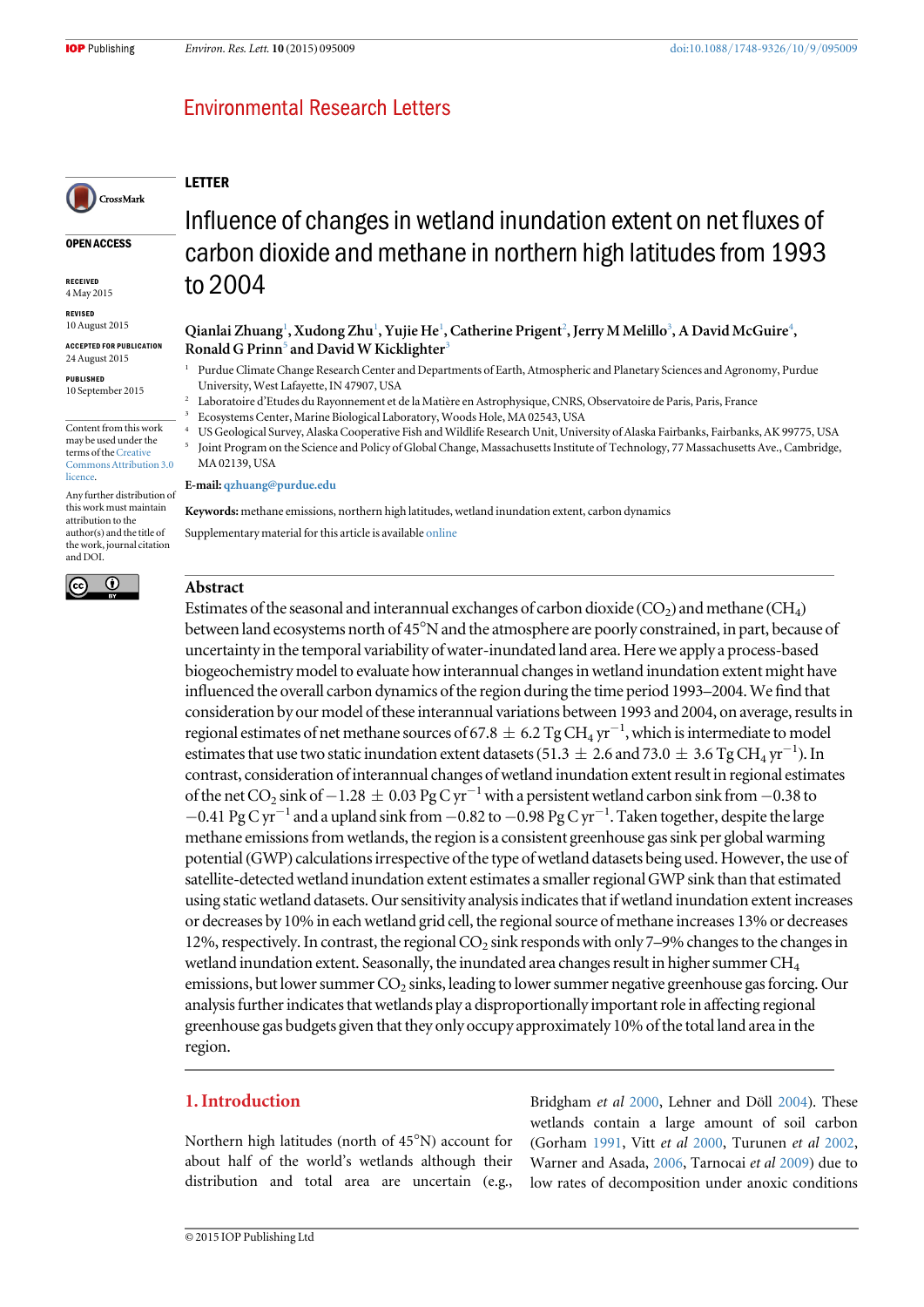(Moore et al [1998](#page-12-0)). Traditionally, northern wetlands have been recognized as persistent long-term sinks of carbon (e.g., Smith et al [2004](#page-12-0)). However, they may switch from current sinks to future sources due to changes in soil temperature, moisture, and disturbance regimes(McGuire et al [2009,](#page-12-0) [2012](#page-12-0)).

To date, the uncertainty of contemporary carbon budgets of northern wetlands is still one of the largest remaining gaps in assessing boreal carbon budgets (e.g., Apps et al [1993,](#page-11-0) Bond-Lamberty et al [2006,](#page-11-0) McGuire et al [2009](#page-12-0), Fisher et al [2014](#page-11-0)). One of the challenges is to quantify the responses of  $CO<sub>2</sub>$  and  $CH<sub>4</sub>$ dynamics in highly heterogeneous landscapes to changes in soil thermal and hydrologic regimes caused by changes of climate and land cover in the region. Simultaneous quantification of fluxes of these gases in wetland ecosystems generally has been slow to be incorporated into biogeochemical modeling efforts (Yu [2006](#page-12-0)). Studies of regional carbon dynamics have primarily focused on quantifying either  $CO<sub>2</sub>$  exchanges in uplands (e.g., Clein et al [2000,](#page-11-0) [2002](#page-11-0), Lafleur et al [2001](#page-12-0), Zhuang et al [2003,](#page-12-0) Carrasco et al [2006,](#page-11-0) Balshi et al  $2007$ ) or CH<sub>4</sub> emissions from wetlands (e.g., Segers and Laffelaar [2001](#page-12-0), Walter et al [2001,](#page-12-0) Grant et al [2002](#page-11-0), Zhuang et al [2004](#page-12-0), Petrescu et al [2010,](#page-12-0) Melton et al [2012](#page-12-0)). Only a few process-based models have been developed to simulate both  $CO<sub>2</sub>$  and  $CH<sub>4</sub>$ exchanges, but most of those models have only been applied to a limited number of peatland sites(e.g., Potter et al [2001,](#page-12-0) Zhang et al [2002](#page-12-0), Fan et al [2012](#page-11-0)). Although a few studies have focused on quantifying the radiative forcing of both  $CO<sub>2</sub>$  and  $CH<sub>4</sub>$  exchanges in northern ecosystems (e.g., Frolking et al [2006,](#page-11-0) Zhuang et al [2006,](#page-13-0) [2007](#page-12-0), Frolking and Roulet [2007](#page-11-0)), they have not considered how changes in wetland inundation extent affect the simultaneous exchange of  $CO<sub>2</sub>$  and  $CH<sub>4</sub>$  between land and the atmosphere. With the emerging data on seasonal and inter-annual variation in wetland inundation extent (Prigent et al  $2001$ ,  $2007$ , Papa et al  $2010$ ), it is now feasible to evaluate how this variation influences greenhouse gas exchanges in the region.

Here, we conduct such a study with a processbased biogeochemistry model, the Terrestrial Ecosystem Model (TEM, Zhuang et al [2004](#page-12-0), [2006](#page-13-0)). Our study focuses on analyzing how inter-annual variations in wetland inundation extent from 1993 to 2004 influence net land fluxes of  $CO<sub>2</sub>$  and  $CH<sub>4</sub>$  to the atmosphere. Specifically, we compare model simulations driven with three wetland distribution datasets including two synthetic, static wetland distribution products that were developed using various approaches including ground survey and satellite information (Matthews and Fung [1987](#page-12-0), Lehner and Döll [2004](#page-12-0)) and a satellite-based dynamic inundation product with a monthly time step (Prigent *et al* [2007](#page-12-0)). The comparisons evaluate the impacts of wetland and upland area changes on the net ecosystem carbon exchange, net methane emissions, and their global warming potentials(GWPs) in northern high latitudes.

# 2. Method

#### 2.1. Overview

Below we briefly describe our methods consisting of: (1) a description of TEM and its modifications to better represent carbon dynamics in wetland ecosystems; (2) our representation of the variations in wetland extent in this study and how it differs from earlier efforts; (3) our representation of the spatial and temporal variation of other environmental factors that influence carbon dynamics in the northern high latitudes; (4) our calculations of regional  $CO<sub>2</sub>$  and  $CH<sub>4</sub>$ fluxes from the region; and (5) our evaluation of the importance of considering changes in wetland extent on these fluxes. More detailed descriptions of the methods can be found in the supplementary material.

#### 2.2. Model description

The TEM uses spatially-referenced information on climate, elevation, soils, and vegetation to make monthly estimates of vegetation and soil C and nitrogen (N) fluxes and pool sizes. The model is well documented and has been used to examine high latitude terrestrial  $CO<sub>2</sub>$  and  $CH<sub>4</sub>$  dynamics (e.g., Zhuang et al [2003,](#page-12-0) [2004](#page-12-0), [2006](#page-13-0), [2007,](#page-12-0) Euskirchen et al [2006](#page-11-0), Balshi et al [2007,](#page-11-0) Sitch et al [2007](#page-12-0), McGuire et al [2010](#page-12-0)). The model explicitly couples biogeochemical processes with soil thermal dynamics of permafrost and non-permafrost soils (figure  $S1(a)$ ), and is able to simulate the soil temperature profile and the seasonal freeze-thaw depth to define the active layer (Zhuang et al [2001](#page-13-0), [2002,](#page-12-0) [2003](#page-12-0)). The freeze-thaw depth determines the lower boundary of microbial activity in the soil. The density of soil carbon decays exponentially through the soil profile. The biogeochemistry has also been coupled with a sophisticated Hydrological Module (HM, figure S1(a)), which is able to simulate the soil moisture profile and water table depth for both upland and wetland ecosystems. TEM also couples carbon/nitrogen dynamics to the production of methane (figure S1(a)). The Methane Dynamics Module explicitly simulates the processes of CH4 production (methanogenesis) and CH<sub>4</sub> oxidation (methanotrophy), as well as the transport of the gas between the soil and the atmosphere (figure S1(b), Zhuang et al [2004](#page-12-0)). Various versions of TEM have been applied for quantifying carbon dynamics in boreal regions (e.g., He et al [2014,](#page-12-0) Zhu et al [2014](#page-12-0)). However, these previous model simulations have not explicitly treated the carbon stoichiometry associated with both aerobic and anaerobic decomposition occurring in dynamically changing extent of upland and wetland areas of boreal ecosystems.

In this study, we define net ecosystem exchange (NEE) as the net exchange of  $CO<sub>2</sub>$  with the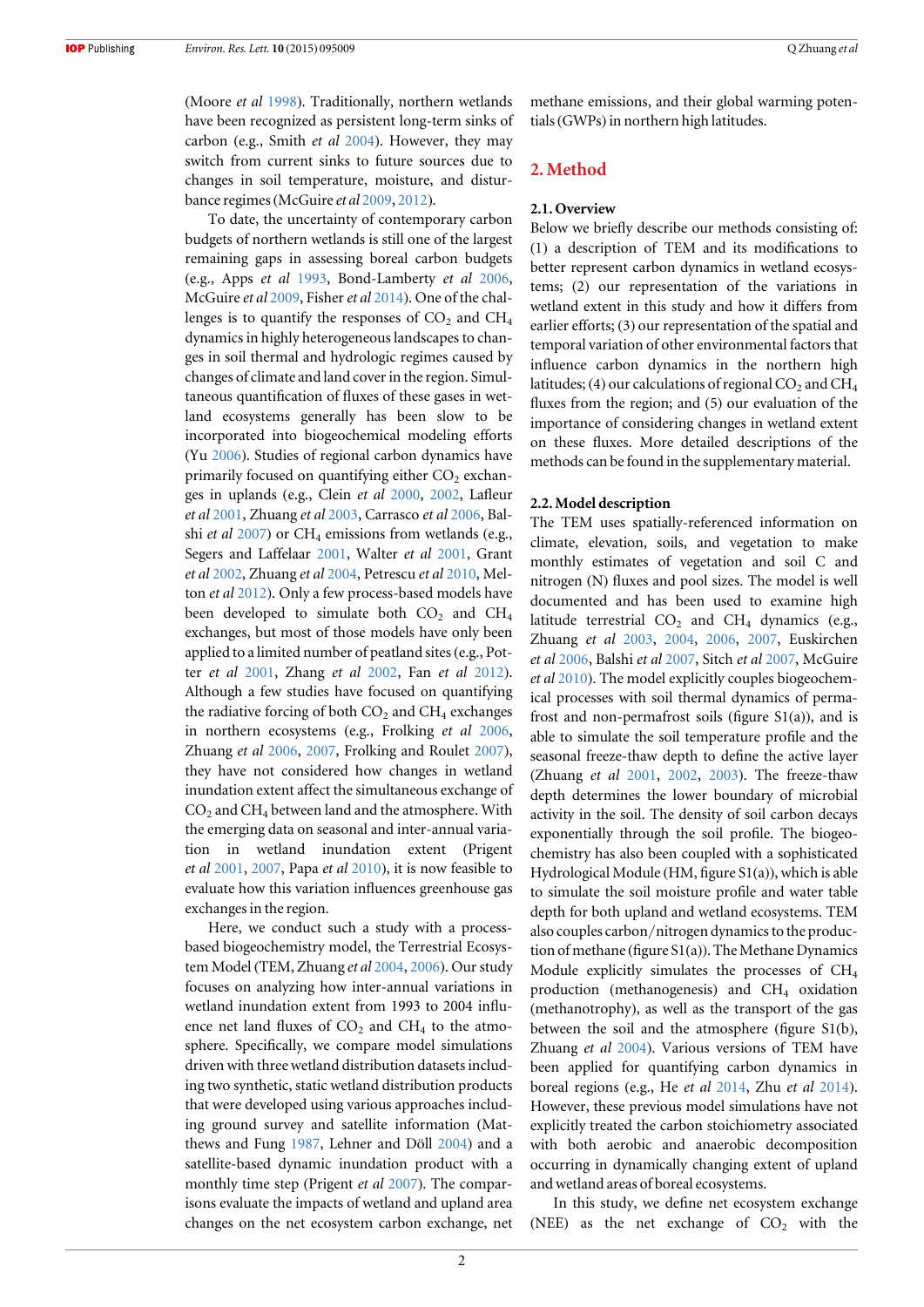<span id="page-3-0"></span>atmosphere, which is consistent with the definition of NEE by Chapin *et al* ([2006](#page-11-0)). For upland ecosystems, NEE is calculated as the difference between heterotrophic respiration  $(R_H)$  and net primary production (NPP). For wetland ecosystems, we extend this definition of NEE to also consider  $CO<sub>2</sub>$  emissions due to wetland methane oxidation  $(R_{\text{CWM}})$ , and  $CO_2$  release accompanied with the production of  $CH<sub>4</sub>$  under anaerobic condition  $(R<sub>CM</sub>)$ :

$$
NEE = RH + RCWM + RCM - NPP.
$$
 (1)

A negative NEE represents a land sink of atmospheric  $CO<sub>2</sub>$  whereas a positive value represents a land source.

#### 2.3. Representation of Wetland inundation extent

To make spatially and temporally explicit estimates of net  $CO<sub>2</sub>$  and  $CH<sub>4</sub>$  exchanges between the land surface and the atmosphere due to changes in wetland inundation extent in northern high latitudes (north of 45°N), we apply TEM to two datasets of static wetland inundation extent and one time-series dataset where the maximum wetland inundation extent changes annually from 1993 to 2004. The first static wetland inundation extent dataset is extracted from the NASA/GISS global natural wetland dataset at a spatial resolution of  $1^{\circ} \times 1^{\circ}$  (Matthews and Fung [1987](#page-12-0)). This dataset is resampled to a spatial resolution of 0.5°  $\times$  0.5° (referred to as Wet1). The second static wetland inundation extent dataset is from the Global Lakes and Wetlands Database (GLWD, Lehner and Döll [2004](#page-12-0)) where we resample a 30 s raster wetland distribution map to a spatial resolution of  $0.5^{\circ} \times 0.5^{\circ}$  (referred to as Wet2). The time-series dataset of dynamic inundation extent (Papa et al [2010](#page-12-0)) contains the monthly distribution of surface water extent at a ∼25 km sampling resolution and we resampled to  $0.5^{\circ} \times 0.5^{\circ}$  raster maps, which are geographically consistent with Wet1 and Wet2. To associate the inundation data with our model parameterizations for wetland ecosystems, we overlay the monthly changes of inundation extent from 1993 to 2004 to the Wet1 dataset to create 144 monthly maps. The new wetland inundation extent data set (hereafter referred to as Wet3) contains the wetland types defined in Matthews and Fung ([1987](#page-12-0)), but with annual maximum inundation extents (figure S2). Permanent inland water bodies are excluded in the original satellite data (Prigent et al [2007](#page-12-0)). Specifically, for any particular year within the period 1993–2004, an annual map of maximum inundation extent is developed. The annual map consists of the maximum inundation extent for every pixel, which is determined based on its monthly inundation data. These annual maximum inundation extent maps with a mean annual inundation area of  $3.15$  Mkm<sup>2</sup> are used in Wet3 simulations (figure  $1(b)$  $1(b)$ ). Note that inundation area for some months could be larger than the static wetland area

in Wet1 for some pixels. The extra inundated-area for a particular pixel in the Wet3 data is assumed to be covered with the same wetland types as in the Wet1 data for that pixel.

#### 2.4. Other input datasets

To drive TEM, we also use spatially-explicit data of monthly climate, land cover, soil texture, soil-water pH, elevation, and leaf area index (LAI). The static data sets include potential natural vegetation (Melillo et al [1993](#page-12-0)), soil texture (Zhuang et al [2003](#page-12-0)), and soilwater pH (Carter and Scholes [2000](#page-11-0)). The historical monthly air temperature, precipitation, vapor pressure, and cloudiness data sets are from the National Centers for Environmental Prediction (http://[www.](http://www.ncep.noaa.gov/) [ncep.noaa.gov](http://www.ncep.noaa.gov/)/). LAI is internally estimated as a function of vegetation carbon within TEM for each 0.5° latitude  $\times$  0.5° longitude grid cell. More details about the input data can be found in supplementary material.

### 2.5. Model parameterization and regional simulations

To conduct the study for the region, which is spatially heterogeneous with respect to land ecosystem types, soils, and climate, we apply the parameterizations for both tundra and boreal forest ecosystems described in previous studies (Zhuang et al [2003](#page-12-0), [2004](#page-12-0)) to simulate  $CH<sub>4</sub>$  consumption as well as net  $CO<sub>2</sub>$  exchanges in upland ecosystems for the corresponding classes in each wetland map. To simulate methane emissions from wetland ecosystems, we use the parameterization of methane dynamics from Zhuang et al ([2004](#page-12-0)), in which the simulation of  $CH_4$  emissions was optimized to field measurements at several sites (table S1). To simulate net  $CO<sub>2</sub>$  exchanges in wetland ecosystems, we calibrate the revised TEM for three wetland ecosystem types (table S1) including wet tundra wetlands, alpine tundra wetlands, and forested wetlands using a Bayesian inference technique (Tang and Zhuang [2009](#page-12-0)). Field-based estimates of NEE (table S1) are used to compare with model simulations to optimize TEM parameters.

To examine the effect of inter-annual changes in wetland inundation extent on carbon fluxes, we conduct a 'core' regional simulation with the organized wetland (Wet3) and upland data for the period of 1993–2004. In this simulation, the annual maximum inundation area detected with satellite is treated as wetlands, i.e., the wetland distribution and area change from year to year. To illustrate the effect of the interannual changes of wetland inundation extent, we conduct two other simulations with the 'static' inundation extent datasets Wet1 and Wet2. Each simulation was spun-up for 100 years. For each simulation, the model is run twice for each pixel, once for the upland parameterization and once for the wetland parameterization. In the cases where a grid cell goes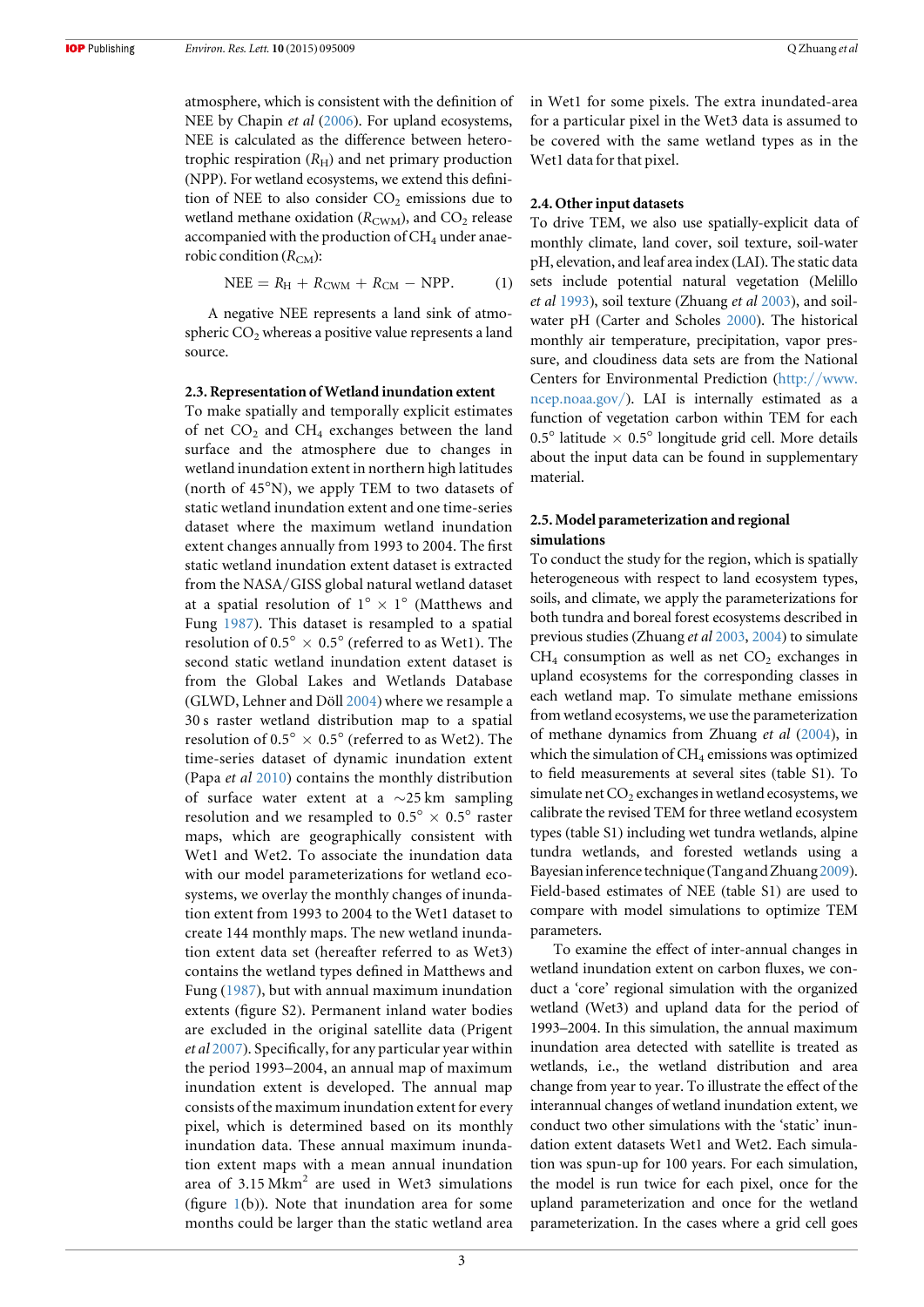<span id="page-4-0"></span>

from wetland to upland or from upland to wetland, we multiply the fluxes for each land cover type by the new fraction of wetland and upland.

With the 'core' simulation, we first examine the carbon balance in the region with an explicit consideration of both wetland and upland ecosystems. We then analyze how  $CO<sub>2</sub>$  and  $CH<sub>4</sub>$  fluxes are related to changes of climate and wetland area extent at an annual time step. In addition, we examine the effects of soil moisture, soil temperature, water table depth, and active layer depth on  $CO<sub>2</sub>$  and  $CH<sub>4</sub>$  dynamics in the region.

To quantify the sensitivity of both  $CO<sub>2</sub>$  and  $CH<sub>4</sub>$ fluxes to the uncertain wetland inundation extent in the region, we conduct two additional simulations with slight modifications of the Wet3 dataset. One simulation assumes a 10% increase of the wetland inundation extent for those pixels having wetland distribution in Wet3 whereas the other assumes a 10% decrease in wetland inundation extent. We chose 10% because this value was the approximate percentage change of inundation area between 1993 and 2004.

# 3. Results

# 3.1. Inter-annual variation of regional  $CO<sub>2</sub>$  and  $CH<sub>4</sub>$ dynamics

Driven with the dynamic wetland inundation data, our simulation indicates that inter-annual variations of CH4 emissions from the land ecosystems in the region range from 56.9 Tg CH<sub>4</sub> yr<sup>-1</sup> in 2004 to 8[1](#page-5-0).3 Tg CH<sub>4</sub> yr<sup> $-1$ </sup> in 1994 (table 1). The region acts as a sink of  $-1.28 \pm 0.03$  Pg C yr<sup>-1</sup> for the period of 1993–2004. Wetland ecosystems are persistently a net sink for  $CO<sub>2</sub>$  that ranges from  $-0.38$  to  $-0.41$  Pg C yr<sup>-1</sup> during the period of 1993–2004 for the total area ranging from 2.93 to 3.46 million  $\text{km}^2$ . The upland ecosystems are also a sink from −0.6 to −1.1 Pg C yr−<sup>1</sup> for the total area ranging from 37.18 to 37.71 million  $km^2$  $km^2$  over the region (figure 2). The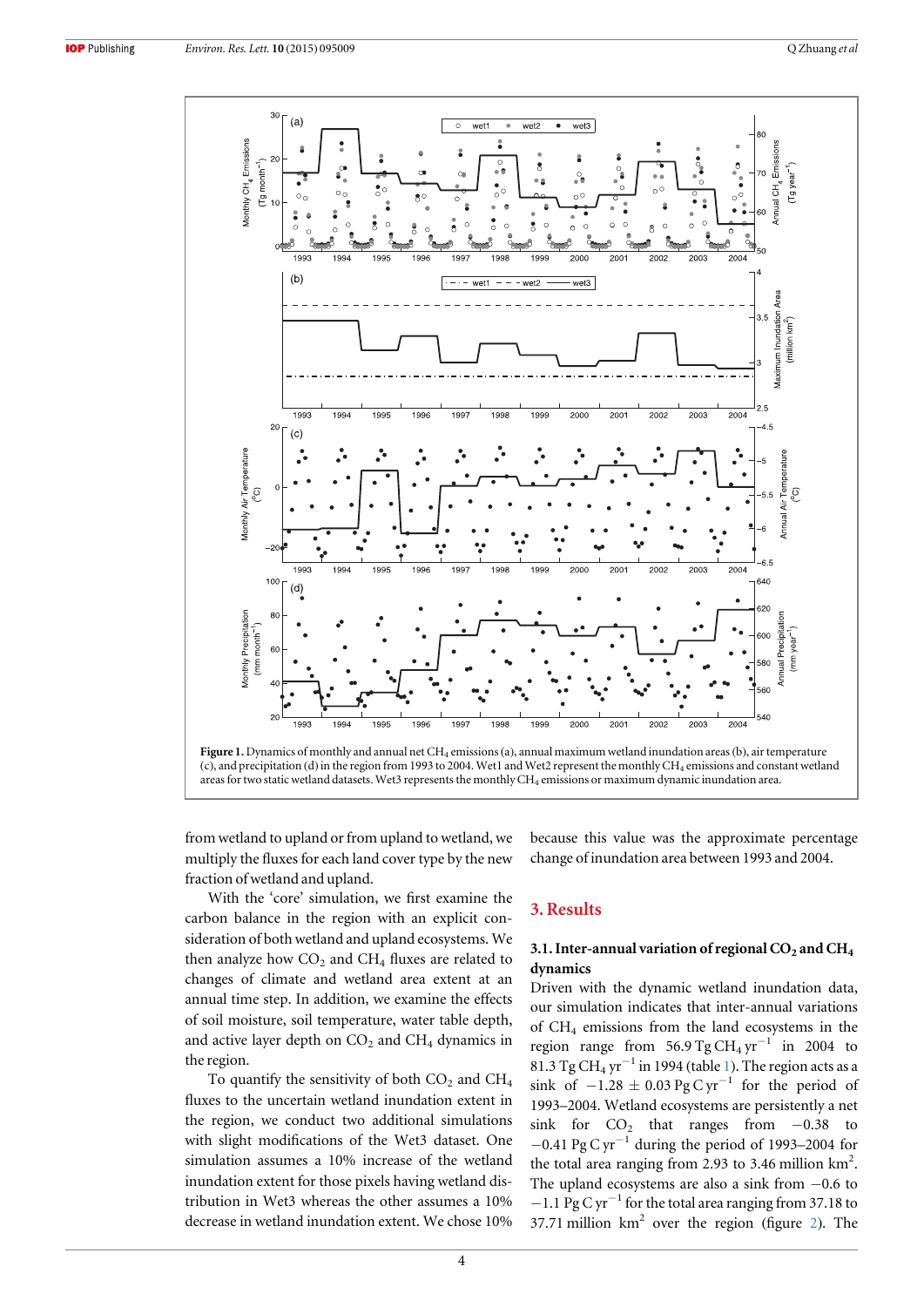<span id="page-5-0"></span>

|  |  |  |  | Table 1. Comparisons of net methane emissions (NME, Tg CH4 year $^{-1}$ ) and NEE (Pg C year $^{-1}$ ) simulated with different wetland scenarios during the period of 1993–2004 in the Pan-Arctic region. |  |  |  |
|--|--|--|--|------------------------------------------------------------------------------------------------------------------------------------------------------------------------------------------------------------|--|--|--|
|--|--|--|--|------------------------------------------------------------------------------------------------------------------------------------------------------------------------------------------------------------|--|--|--|

|      | Static inundation (wet1) |         |         | Static inundation (wet2) |            | Dynamic inundation (wet3) |            |            | 10% increase of inundation |            |            | 10% decrease of inundation |            |            |         |
|------|--------------------------|---------|---------|--------------------------|------------|---------------------------|------------|------------|----------------------------|------------|------------|----------------------------|------------|------------|---------|
|      | <b>NME</b>               | NEE     | GWP     | <b>NME</b>               | <b>NEE</b> | GWP                       | <b>NME</b> | <b>NEE</b> | GWP                        | <b>NME</b> | <b>NEE</b> | GWP                        | <b>NME</b> | <b>NEE</b> | GWP     |
| 1993 | 47.4                     | $-1.24$ | $-3.36$ | 72.5                     | $-1.34$    | $-3.10$                   | 70.0       | $-1.27$    | $-2.91$                    | 78.8       | $-1.38$    | $-3.07$                    | 61.3       | $-1.18$    | $-2.80$ |
| 1994 | 51.7                     | $-1.23$ | $-3.22$ | 74.7                     | $-1.34$    | $-3.05$                   | 81.3       | $-1.26$    | $-2.59$                    | 91.5       | $-1.36$    | $-2.72$                    | 71.2       | $-1.17$    | $-2.51$ |
| 1995 | 52.0                     | $-1.31$ | $-3.50$ | 73.0                     | $-1.43$    | $-3.42$                   | 69.9       | $-1.31$    | $-3.06$                    | 78.7       | $-1.42$    | $-3.23$                    | 61.2       | $-1.22$    | $-2.93$ |
| 1996 | 46.8                     | $-1.23$ | $-3.34$ | 66.0                     | $-1.34$    | $-3.26$                   | 67.3       | $-1.23$    | $-2.83$                    | 75.8       | $-1.33$    | $-2.99$                    | 58.9       | $-1.14$    | $-2.72$ |
| 1997 | 49.7                     | $-1.26$ | $-3.38$ | 70.8                     | $-1.38$    | $-3.29$                   | 65.6       | $-1.24$    | $-2.91$                    | 73.8       | $-1.34$    | $-3.08$                    | 57.4       | $-1.15$    | $-2.79$ |
| 1998 | 53.5                     | $-1.31$ | $-3.47$ | 80.1                     | $-1.42$    | $-3.20$                   | 74.5       | $-1.30$    | $-2.90$                    | 83.9       | $-1.41$    | $-3.07$                    | 65.2       | $-1.21$    | $-2.80$ |
| 1999 | 50.6                     | $-1.30$ | $-3.50$ | 72.2                     | $-1.42$    | $-3.40$                   | 63.7       | $-1.29$    | $-3.14$                    | 71.7       | $-1.40$    | $-3.33$                    | 55.8       | $-1.20$    | $-3.00$ |
| 2000 | 49.5                     | $-1.28$ | $-3.46$ | 70.0                     | $-1.40$    | $-3.38$                   | 61.2       | $-1.24$    | $-3.02$                    | 68.9       | $-1.34$    | $-3.20$                    | 53.6       | $-1.15$    | $-2.89$ |
| 2001 | 53.2                     | $-1.28$ | $-3.36$ | 74.6                     | $-1.40$    | $-3.27$                   | 64.4       | $-1.27$    | $-3.05$                    | 72.5       | $-1.38$    | $-3.23$                    | 56.4       | $-1.18$    | $-2.92$ |
| 2002 | 53.7                     | $-1.27$ | $-3.31$ | 69.7                     | $-1.39$    | $-3.35$                   | 73.0       | $-1.28$    | $-2.87$                    | 82.2       | $-1.39$    | $-3.03$                    | 63.9       | $-1.19$    | $-2.76$ |
| 2003 | 56.5                     | $-1.39$ | $-3.68$ | 78.0                     | $-1.50$    | $-3.55$                   | 65.8       | $-1.36$    | $-3.34$                    | 74.1       | $-1.47$    | $-3.55$                    | 57.6       | $-1.26$    | $-3.19$ |
| 2004 | 50.7                     | $-1.32$ | $-3.57$ | 74.4                     | $-1.44$    | $-3.42$                   | 56.9       | $-1.29$    | $-3.31$                    | 64.1       | $-1.40$    | $-3.52$                    | 49.8       | $-1.20$    | $-3.15$ |
| Mean | 51.3                     | $-1.29$ | $-3.43$ | 73.0                     | $-1.40$    | $-3.31$                   | 67.8       | $-1.28$    | $-2.99$                    | 76.3       | $-1.39$    | $-3.17$                    | 59.4       | $-1.19$    | $-2.87$ |
| Std  | 2.60                     | 0.04    | 0.12    | 3.60                     | 0.05       | 0.14                      | 6.20       | 0.03       | 0.20                       | 7.00       | 0.04       | 0.22                       | 5.40       | 0.03       | 0.18    |

Note: Global warming potential (GWP, Pg CO<sub>2</sub> equivalents year<sup>-1</sup>) is calculated on a 100-year time horizon, i.e., 1 g of CH<sub>4</sub> is equivalent to 25 g of CO<sub>2</sub> (IPCC [2007](#page-12-0)). Negative NEE/GWP indicates a sink of greenhouse g atmosphere and positive NEE/GWP indicates <sup>a</sup> source of greenhouse gases to the atmosphere.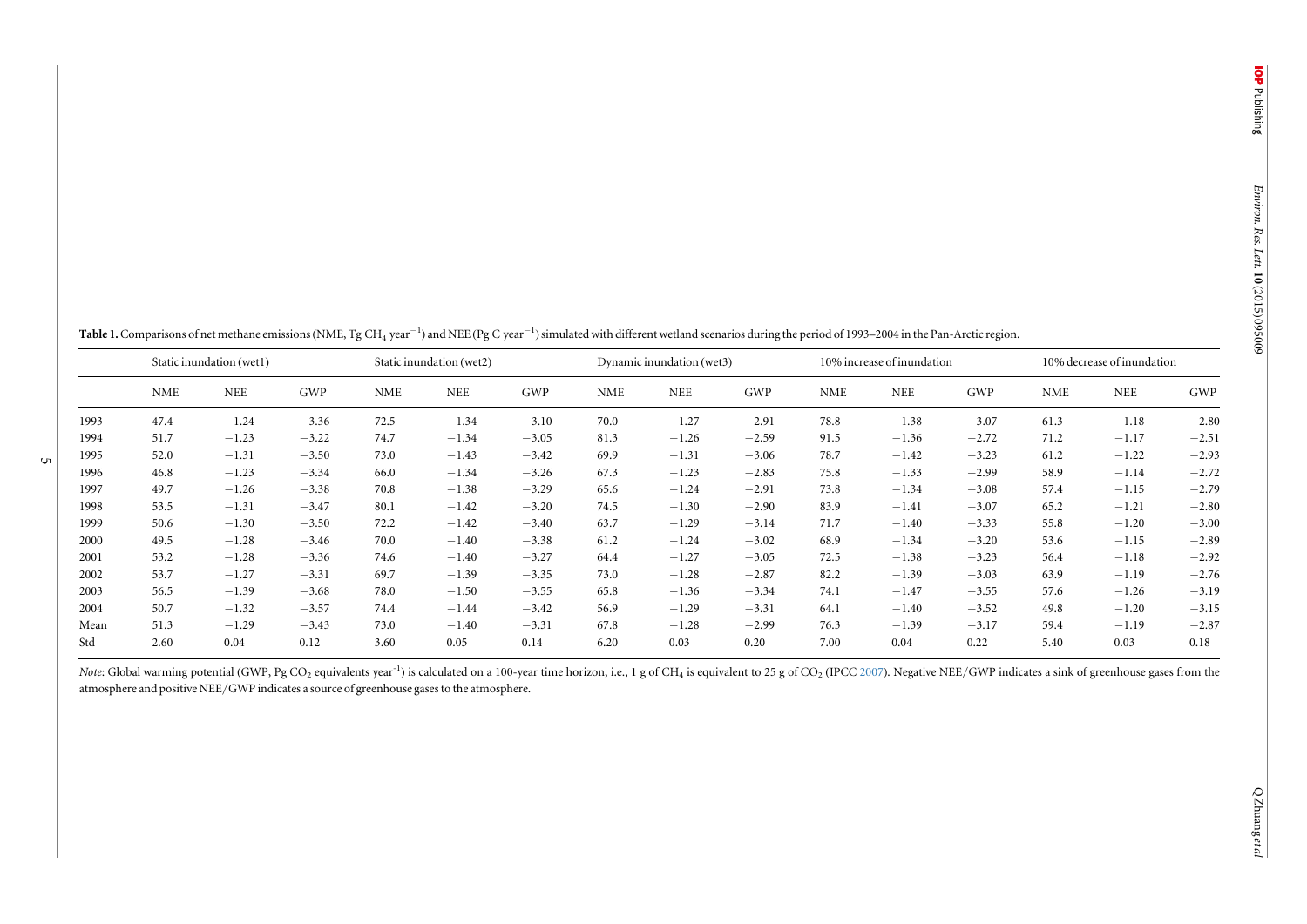<span id="page-6-0"></span>

inter-annual variation in net  $CH<sub>4</sub>$  emissions of the entire region is significantly correlated with annual maximum wetland inundation extent and inversely correlated with annual precipitation, but there is no significant correlation with the annual air temperature (table [2](#page-7-0)). It is not clear why annual precipitation and annual inundation extent are not correlated. It is possible that the variability in annual inundation extent is determined by seasonal patterns in precipitation (e.g., rain in late summer or high snow pack in winter), which may not necessarily correlate with annual precipitation. There are also no significant correlations of annual  $CH_4$  emissions with the mean annual soil temperature at depth 20 cm, active layer depth, and water table depth. Inter-annual variation in NEE is not significantly correlated with these environmental variables except wetlands area at the annual temporal resolution.

The spatial patterns of exchanges of  $CO<sub>2</sub>$  and  $CH<sub>4</sub>$ (figure S3) vary depending on the wetland inundation extent, which fluctuates in the region (figure S2). Both  $CO<sub>2</sub>$  and net  $CH<sub>4</sub>$  emissions exhibit a significant spatial variability as demonstrated with two inundation extent extreme years 1994 (the highest) and 2004 (the lowest). During 1994, a larger wetland inundation area estimates a higher methane production and emissions

(81.3 Tg CH<sub>4</sub> yr<sup>-1</sup>). For CO<sub>2</sub> dynamics, the region acts as a carbon sink of  $-1.26$  Tg C yr<sup>-1</sup> as a balance of a wetland sink of  $-0.41$  Pg C yr<sup>-1</sup> and an upland sink of  $-0.85$  Pg C yr<sup>-1</sup> (figure 2). In contrast, the smallest wetland inundation extent in 2004 estimates the regional net methane emissions as small as 56.9 Tg CH<sub>4</sub> yr<sup> $-1$  $-1$ </sup> (figure 1, table 1). The NEE is a sink of −1.29 Pg C yr<sup>-1</sup> as a result of both uplands and wetlands sinks(figure 2).

There are large differences in net methane emissions and net carbon exchanges under static and dynamical wetland inundation conditions (table [1](#page-5-0)). Under the 'static' wetland inundation extent conditions Wet1 and Wet2, the regional methane emissions range from 51.3 ± 2.6 to 73.0 ± 3.6 Tg CH<sub>4</sub> yr<sup>-1</sup> during the period of 1993–2004 (figure S4(a)). For NEE, the region acts as a persistent sink ranging from  $-1.29 \pm 0.04$  to  $-1.40 \pm 0.05$  Pg C yr<sup>-1</sup> under static wetland inundation conditions(table [1](#page-5-0)).

3.2. Seasonal dynamics of  $CO<sub>2</sub>$  and  $CH<sub>4</sub>$  in the region All three 'core' simulations show a similar seasonal CH4 emission pattern, peaking in July (figure S4(b)). In wetland areas, the carbon sink corresponds to the size of wetlands in three simulations in summer months (figure S5(a)). The sink estimates range from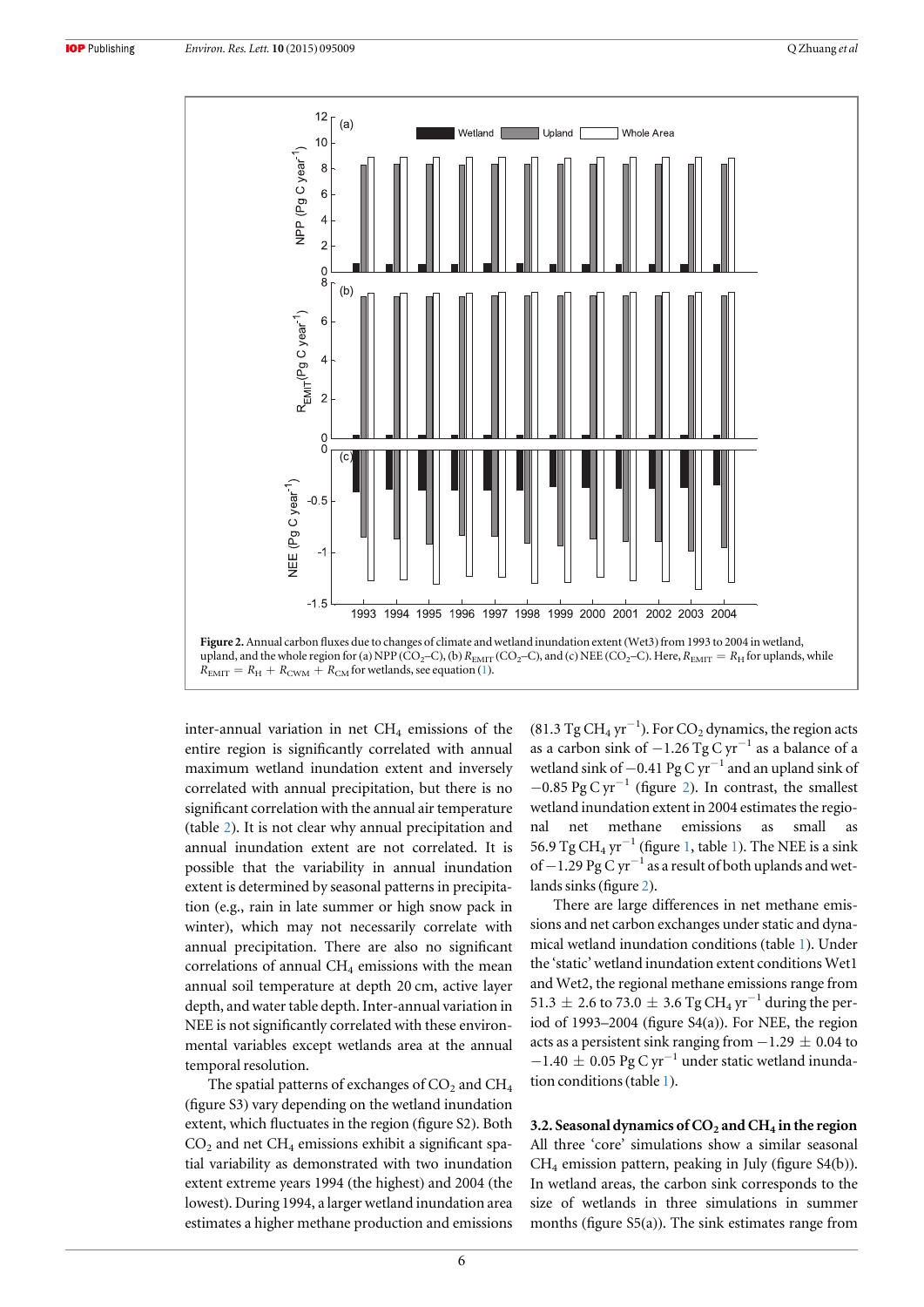<span id="page-7-0"></span>Table 2. Pearson correlations (R) of simulated annual ( $n = 12$ ) net methane emissions, NEE, and GWP with environmental variables based on satellite-detected annual maximum inundation extent data for the study region from to 2004.

|                                             | Wetland areas                         | Precipitation              | Air temperature    | Soil temperature at depth 20 cm | Soil moisture at depth 20 cm | Active layer depth | Water table depth  |
|---------------------------------------------|---------------------------------------|----------------------------|--------------------|---------------------------------|------------------------------|--------------------|--------------------|
| Net CH <sub>4</sub> emissions<br><b>NEE</b> | $0.81$ <sup>t</sup><br>$0.13^{\circ}$ | $-0.68^{\rm a}$<br>$-0.07$ | $-0.34$<br>$-0.57$ | $-0.31$<br>$-0.56$              | $-0.45$                      | 0.01<br>$-0.35$    | $-0.10$            |
| GWP                                         | $0.78^{b}$                            | $-0.62^{\rm a}$            | $-0.65$            | $-0.62^a$                       | 0.12<br>$-0.31$              | $-0.22$            | $-0.21$<br>$-0.22$ |

<sup>a</sup> P-value less than 0.05.

 $\overline{\phantom{0}}$ 

 $b$  P-value less than 0.01.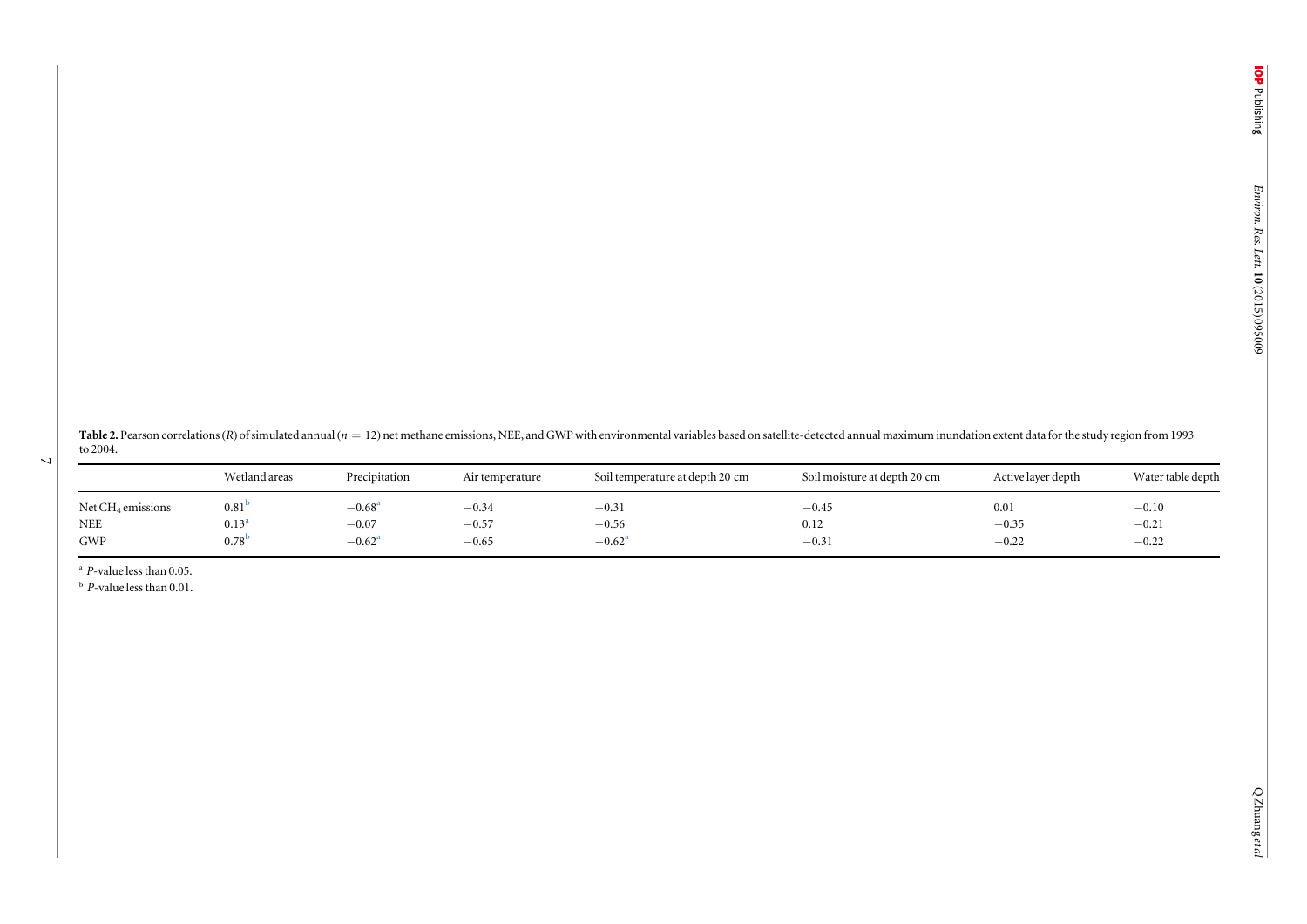$-0.1$  to  $-0.2$  Pg C month<sup>-1</sup> in June and July. Wetland NEE is similar between the three simulations from January through May, and September through December (figure S5(a)). In contrast, changes in the extent of uplands do not result in substantial differences in NEE between the three simulations (figure S5 (b)). As a result, changes of annual inundation extent result in seasonal NEE differences up to 0.04 Pg C month<sup>-1</sup> in the region (figure S5(c)). Overall, the inundated area changes result in higher summer CH<sub>4</sub> emissions, but lower summer NEE sinks (figures S4 and S5).

#### 3.3. Sensitivity of net exchanges of  $CO<sub>2</sub>$  and  $CH<sub>4</sub>$

For a 10% change in annual maximum wetland inundation extent, our simulations indicate that the regional net exchanges of  $CO<sub>2</sub>$  and  $CH<sub>4</sub>$  are affected by subsequent changes of wetland and upland areas (table [1](#page-5-0)). Net exchanges of  $CH<sub>4</sub>$  are more sensitive to wetland inundation extent changes than NEE. Specifically, if wetland inundation extent increases or decreases by 10% in each wetland grid cell, the regional source of methane increases 13% or decreases 12%, respectively. In contrast, the regional NEE responds with only 7–9% changes to the changes in wetland inundation extent (table [1](#page-5-0)). The response of net  $CH<sub>4</sub>$ emissions is mainly due to the stronger effect of the changes in inundated areas on methane production than on methane consumption as methane consumption in uplands is an order of magnitude less than wetland methane production (see figure [3](#page-9-0)). The response of regional NEE to changes in wetland inundation area is dominated by the response of aerobic decomposition to changing wetland area. Upland area changes due to changing inundation area are relatively small given that the upland area is much larger than wetland area, the upland NEE thus does not change significantly.

## 4. Discussion and summary

### 4.1. Regional wetland emissions and atmospheric concentrations of CH<sub>4</sub>

Nine inversion studies estimated that net  $CH<sub>4</sub>$  emissions of boreal region wetlands are  $34 \pm 13$  Tg CH<sub>4</sub> yr<sup>-1</sup> (Chen and Prinn [2006](#page-11-0)). Another inversion constrained by atmospheric observations of methane and its  ${}^{13}C/{}^{12}C$  isotopic ratio data indicates that the boreal region releases 30–64 Tg CH<sub>4</sub> yr<sup>-1</sup>, presumably mainly from wetlands (Mikaloff Fletcher et al [2004,](#page-12-0) McGuire et al [2012](#page-12-0)). A more recent study using satellite data estimated that mean summer emissions are 53 Tg CH<sub>4</sub> yr<sup>-1</sup> from boreal-Arctic wetlands (Watts et al [2014](#page-12-0)). The 'static' wetland inundation dataset Wet1 estimates  $CH<sub>4</sub>$  emissions that are comparable with the various inversions, while both Wet2 and dynamic wetland inundation extent dataset Wet3 estimates much higher emissions due to the larger wetland or inundated area in the latter two datasets (table [1](#page-5-0)). Annual emissions correlate well with annual wetland inundation area. In particular, the highest emissions occur in 1994, which is primarily explained by the largest inundation area in the period. Both static and dynamic wetland simulations estimate higher emissions in 1998 than in 1999, which is consistent with the inversion results (e.g., Mikaloff Fletcher et al [2004,](#page-12-0) Chen and Prinn [2006](#page-11-0)). While annual maximum wetland inundation area is larger in 1998 than in 1999, so are the annual precipitation and air temperature (figures  $1(c)$  $1(c)$  and (d)), suggesting that climatic conditions in 1998 also favor the methane emissions. A number of studies have suggested that the difference in  $CH_4$  emissions between 1998 and 1999 is the responses to temperature changes associated with the warm conditions in 1998 due to the strong El Niño phenomena (e.g., Dlugokencky et al [2001](#page-11-0), Cunnold et al [2002](#page-11-0)). Indeed, 1998 was marked with elevated temperatures in the region from June to August (Bell et al [1999](#page-11-0)), and its annual temperature was higher than the 12-year average annual temperature over the region and the annual temperature of 1999. In addition, some high northern latitudes regions experienced elevated precipitation from April to September, which might have also led to the elevated wetland emissions for the year 1998 (Curtis et al [2001,](#page-11-0) Dlugokencky et al [2001](#page-11-0)). Our analysis indicates that precipitation in 1998 is indeed higher than in year 1999 while air temperature and inundated land area is also above the average of the study period (figure  $1(d)$  $1(d)$ ). The temperature and wetland inundation responses together dominate the positive anomaly of net methane emissions for the year 1998 in the region.

Our simulations further indicate that the three wetland datasets estimate similar seasonal dynamics of methane emissions with different magnitudes over the region (figure S4(b)). The peak emissions occur in July. These seasonal dynamics are dominated by climatic factors, rather than wetland inundation extent. To consider the seasonal rather than annual wetland inundation extent in a future analysis will improve the estimates of seasonal dynamics. To date, most atmospheric transport chemistry and inversion models have primarily based their analyses on methane fluxes estimated without considering changes of wetland inundation extent (e.g., Houweling et al [1999](#page-12-0), Cunnold et al [2002,](#page-11-0) Dentener et al [2003](#page-11-0), Wang et al [2004](#page-12-0), Chen and Prinn [2005](#page-11-0), [2006](#page-11-0)). Coupling estimates of methane emissions considering both seasonal and interannual wetland inundation extent dynamics with these atmospheric models should improve modeling atmospheric methane concentrations.

#### 4.2. Regional NEE

Our estimates of NEE account for the  $CO<sub>2</sub>$  emissions from both aerobic decomposition and anaerobic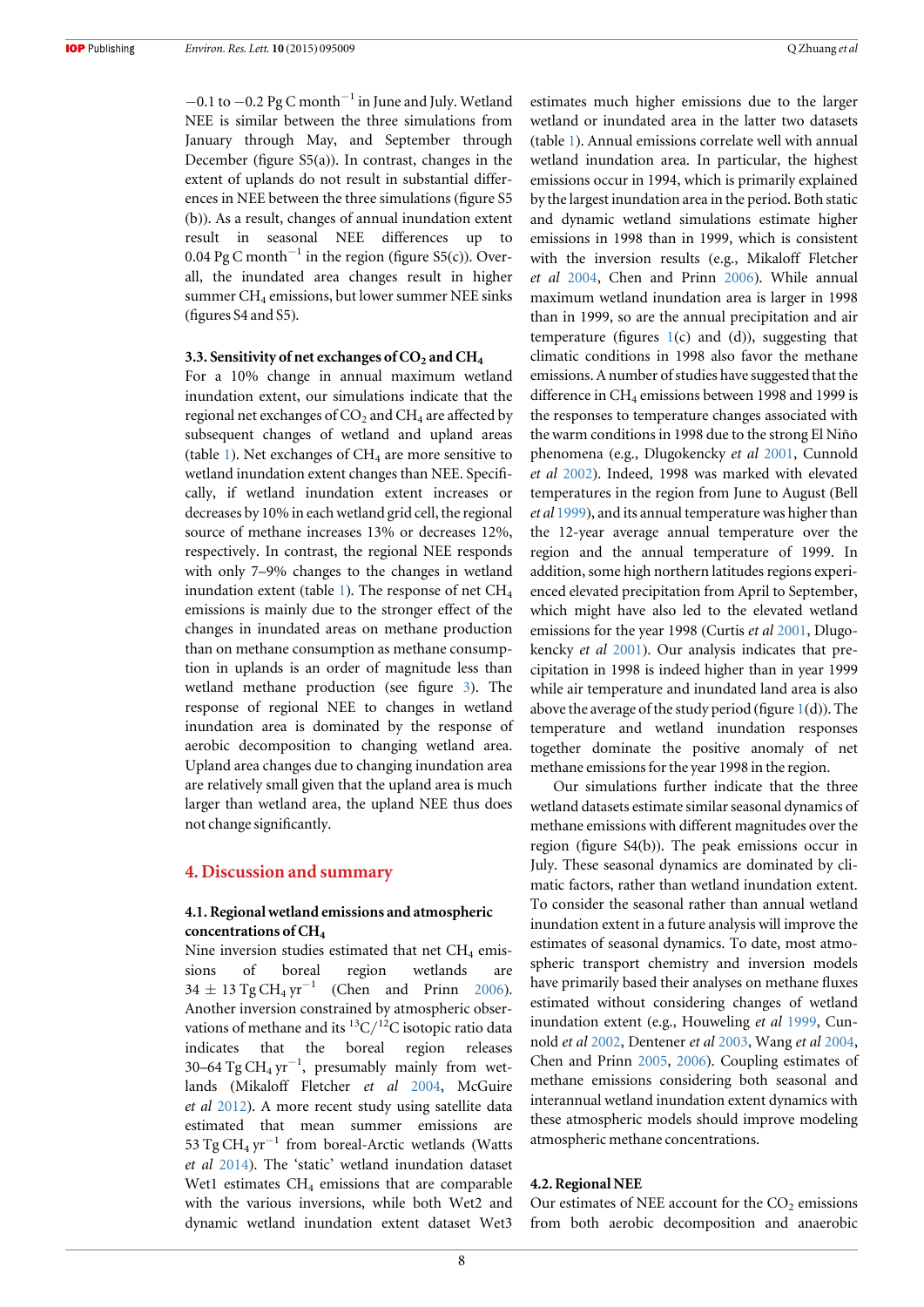<span id="page-9-0"></span>

decomposition of the soils (see equation ([1](#page-3-0))). Based on the static wetland inundation extent of the Wet1 and Wet2 datasets, the region is estimated to be a consistent sink (table [1](#page-5-0)). The annual NEE ranges from −1.23 to −1.50 Pg C yr−<sup>1</sup> for the period 1993–2004. The dynamic wetland inundation extent estimates the region to be a similar sink at  $-1.28 \pm 0.03$  Pg C yr<sup>-1</sup>. The larger regional sink under static wetland inundation conditions is due to the larger wetland area prescribed by the Wet2 dataset that enhances the carbon sink. The smaller regional sink is mainly due to the decrease of the regional wetland carbon sink as wetlands area decreases under the dynamic wetland inundation condition. Although the wetland area is much smaller than the upland area in this region and both NPP and  $R_H$  of upland are much higher than that of wetlands, the strength of the carbon sink of the wetlands account for about one-third of the total regional sink. For instance, the sink of wetlands  $(-0.42 \text{ pg C yr}^{-1} \text{ or } 126.4 \text{ g C m}^{-2} \text{ yr}^{-1}) \text{ of } 2002 \text{ is}$ about half of the upland sink (figure  $2(c)$  $2(c)$ ). This suggests that the wetland ecosystems play a disproportional role in affecting regional NEEs. Breakdown of the wetland emissions of  $CO<sub>2</sub>$  shows that the majority of emissions are from the unsaturated zone of the wetland soils, which is created with the fluctuation of water table depth (figure 3). This aerobic decomposition accounts for 80% of the total wetland  $CO<sub>2</sub>$ emissions while the release of carbon associated with the methane oxidation and production varies between 40 and 60 Tg C  $yr^{-1}$  with wetland inundation extents.

In comparison with an earlier estimate of a sink of 51.1 Tg C yr<sup>-1</sup> over the 1997–2006 time period (McGuire et al [2010](#page-12-0)), our estimated regional NEE magnitudes based on the satellite-detected dynamic wetland extent dataset are much larger. If we account for fire emissions (246.5 Tg C  $\text{yr}^{-1}$ ) and the decomposition of agricultural and forestry products (13.5 Tg C yr−<sup>1</sup> ) estimated by McGuire et al ([2010](#page-12-0)) for the same region in our analysis, our estimates of NEE will be a large sink of  $-1.0$  Pg C yr<sup>-1</sup> under the dynamic wetland conditions. A recent inter-model comparison shows that the multi-model mean annual NEE for Alaska is largely carbon neutral (Fisher et al [2014](#page-11-0)) while some observations suggest that portions of the region have been a source of  $CO<sub>2</sub>$  to the atmosphere (Oechel et al [2000,](#page-12-0) [2014](#page-12-0)). The differences of carbon budget estimates between various models and our estimates are at least due to: (1) different processes being considered by the models; (2) different models parameterizations; (3) different sensitivity of the models to the same forcing data; and (4) different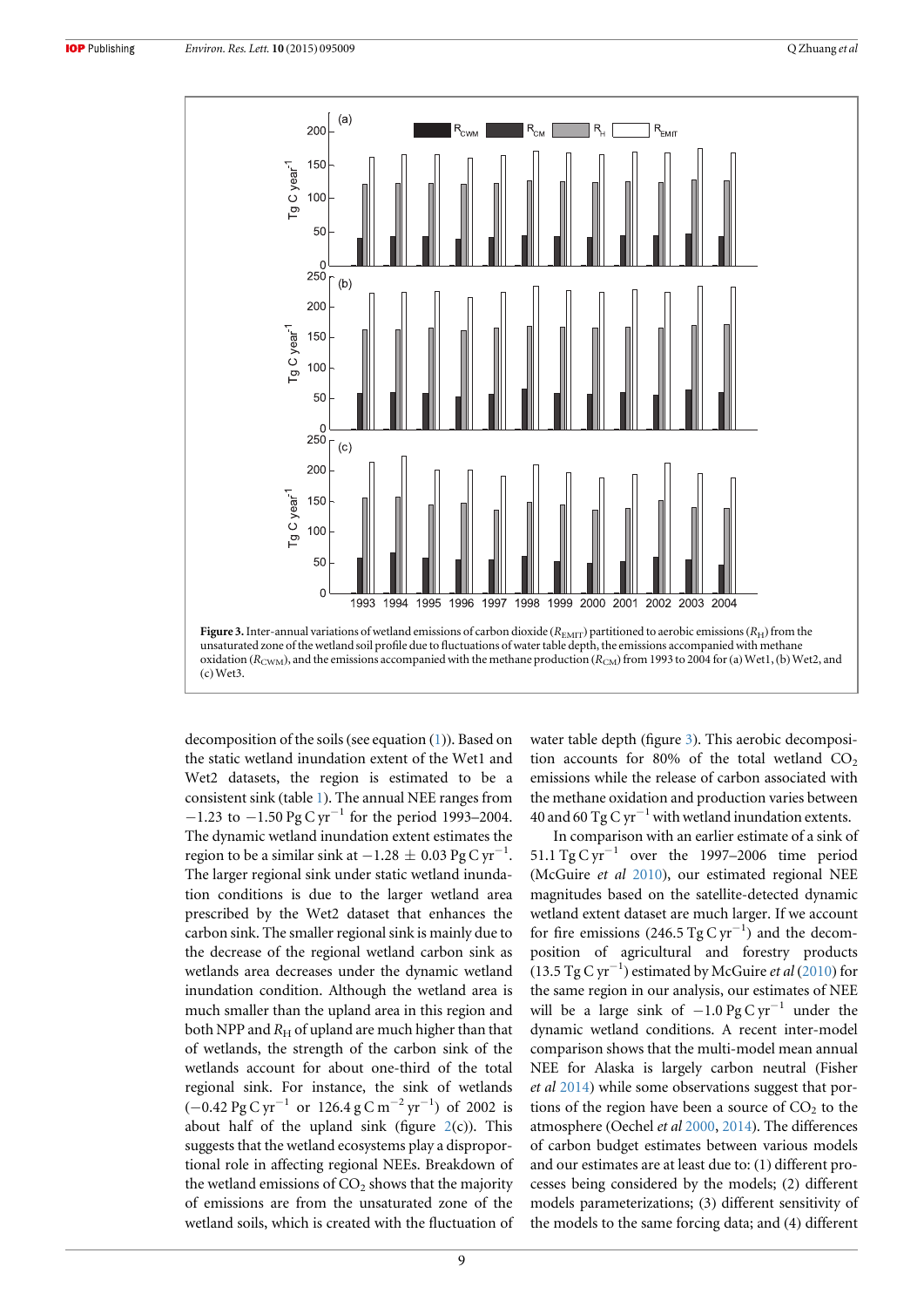

treatment of land ecosystems (e.g., the inundated area changing) among the models (Melton et al [2012,](#page-12-0) Bohn et al [2015](#page-11-0)). The TransCom model means for the period of 1995–2006 for the region range from a source of 0.03 Pg C yr<sup>-1</sup> to a sink of −0.89 Pg C yr<sup>-1</sup> with a large uncertainty (Gurney et al [2004](#page-11-0), [2008](#page-12-0)). Using the estimates of NEE that consider the effects of wetland inundation extent changes and both aerobic and anaerobic decomposition as priors for atmospheric inversion modeling may reduce the current discrepancy between process-based biogeochemical modeling and inversion estimates.

#### 4.3. Regional GWPs of  $CO<sub>2</sub>$  and  $CH<sub>4</sub>$

Previous evaluation of regional radiative forcing estimated as GWPs was based on regional methane emissions and NEEs that have not considered changes in wetland inundation extent (e.g., Zhuang et al [2007](#page-12-0)). Consideration of wetland inundation dynamics reduced the estimated regional negative climate forcing (figure 4, table [1](#page-5-0)). Overall, the estimated regional GWP sink using either static or dynamic inundated area data increases during the study period (figure 4). The increase estimated using dynamic inundation data is mainly due to the decrease of  $CH<sub>4</sub>$  emissions resulting from the declining inundated area (figure [1](#page-4-0)). The slight increase estimated using two static wetland datasets is due to the slight increase of the carbon sink (table [1](#page-5-0)). Our sensitivity analysis indicates that the regional GWP under the conditions of either a 10% increase or a 10% decrease in inundation area of the Wet3 dataset differs little (less than 6%) from the estimates with Wet3 (table [1](#page-5-0)). Thus, changes in  $CH<sub>4</sub>$ fluxes associated with a 10% change in wetland inundation extent appear to compensate for changes in  $CO<sub>2</sub>$  fluxes. This suggests that rather large changes in wetland inundation extent would be required to significantly alter the balance of NEE and methane emissions and to influence the GWP in the region. The heterogeneity of NEE and methane emissions as wetland and upland fractions change inter-annually across the landscape as well as climatic changes results in a large spatial variability in GWP across the pan-Arctic (figure S3).

The regional annual GWP is significantly correlated with interannual wetland inundation extent (table [2](#page-7-0)). Net methane emissions correlate with wetland inundation extent more significantly than NEE, which suggests that future changes of wetland inundation extent will greatly affect regional net ecosystem carbon and CH4 exchanges at annual scales. If wetland inundation extent increases, there will be more regional CH<sub>4</sub> emissions, but less regional CO<sub>2</sub> emissions from a relatively smaller upland area and a stronger carbon sink in a relatively larger wetland area. As a result, the regional GWP source will be weaker (figure 4). Future climate predictions with general circulation models therefore should consider the feedback that is induced by these  $CO<sub>2</sub>$  and  $CH<sub>4</sub>$  dynamics under changing wetland areas in addition to the physical feedbacks of wetland distribution (e.g., Gutowski et al [2007,](#page-12-0) Prigent et al [2011](#page-12-0)).

It is important to note that the greatest limitation of this analysis is the use of relatively coarse resolution (i.e.,  $0.5^{\circ} \times 0.5^{\circ}$ ) wetland inundation datasets, which do not capture small features within wetlands that create  $CH<sub>4</sub>$  hotspots. An average wetness across these large pixels is also likely to underestimate actual CH4 fluxes (e.g. Becker et al [2008,](#page-11-0) Baird et al [2009](#page-11-0)).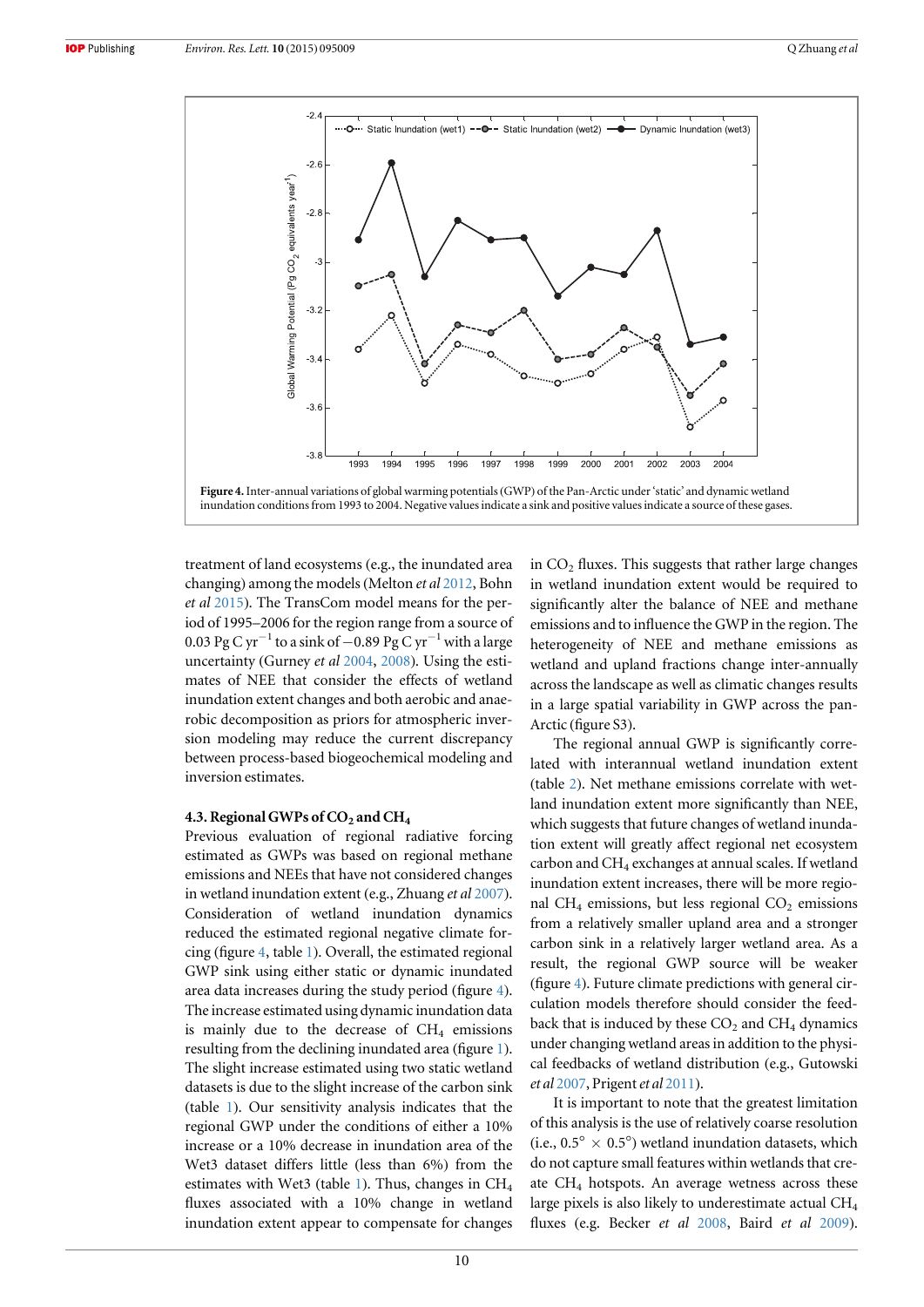<span id="page-11-0"></span>Additional studies are needed to analyze how these small-scale features of wetlands affect our analysis.

This study considers the influence of water table depth and the stoichiometry of  $CO<sub>2</sub>$  and  $CH<sub>4</sub>$  during soil anaerobic and aerobic decomposition processes in developing regional estimates of  $CO<sub>2</sub>$  and  $CH<sub>4</sub>$  fluxes. The study shows that the use of satellite-detected wetland inundation extent essentially reduces the regional GWP sink estimated using static wetland inundation extent data sets and the regional dynamics of  $CO<sub>2</sub>$  and CH4 respond differently to changes of wetland inundation extent with  $CH<sub>4</sub>$  fluxes being more sensitive than  $CO<sub>2</sub>$  fluxes. Future studies should thus consider the dynamics of wetland inundation extent in quantifying both net  $CO<sub>2</sub>$  and  $CH<sub>4</sub>$  fluxes and their feedbacks to the atmospheric climate and chemistry at regional and global scales. Inundation area data developed from satellite sensors such as NASA Soil Moisture Active Passive will be valuable for making additional progress on understanding how inundation area influences greenhouse gas exchange in the study region.

# Acknowledgments

This research is supported by the NASA Land Use and Land Cover Change program (NASA-NNX09AI26G), Department of Energy (DE-FG02-08ER64599), National Science Foundation (NSF-1028291 and NSF-0919331), the NSF Carbon and Water in the Earth Program (NSF-0630319), and the NSF Division of Information & Intelligent Systems (IIS-1028291). The computing is supported by Rosen Center of high performance computing at Purdue. Any use of trade, firm, or product names is for descriptive purposes only and does not imply endorsement by the US Government.

#### **References**

- Apps M J, Kurz W A, Luxmoore R J, Nilsson L O, Sedjo R A, Schmidt R, Simpson L G and Vinson T S 1993 Boreal forests and tundra Water Air Soil Pollut. [70](http://dx.doi.org/10.1007/BF01104987) 39–53
- Baird A J, Belyea L R and Morris P J 2009 Upscaling of peatlandatmosphere fluxes of methane Small-Scale Heterogeneity in Process Rates and the Pitfalls of 'Bucket-and-Slab' Models, Carbon Cycling in Northern Peatlands (Geophysical Monograph Series) vol 184 ed A J Baird et al(Washington, DC: AGU) [pp 37](http://dx.doi.org/10.1029/2008GM000826)–53
- Balshi M S et al 2007 The role of historical fire disturbance in the carbon dynamics of the pan-boreal region: a process-based analysis *J. Geophys. Res.* 112 [G02029](http://dx.doi.org/10.1029/2006JG000380)
- Becker T, Kutzbach L, Forbrich I, Schneider J, Jager D, Thees B and Wilmking M 2008 Do we miss the hot spots?—the use of very high resolution aerial photographs to quantify carbon fluxes in peatlands Biogeosciences 5 [1387](http://dx.doi.org/10.5194/bg-5-1387-2008)–93
- Bell G D, Halpert M S, Ropelewski C F, Kousky V E, Douglas A V, Schnell R C and Gelman M E 1999 Climate assessment for 1998 Bull. Am. Meteorol. Soc. [80](http://dx.doi.org/10.1175/1520-0477(1999)080<1040:CAF>2.0.CO;2) S1–48
- Bohn T J et al 2015 WETCHIMP-WSL: intercomparison of wetland methane emissions models over West Siberia Biogeosciences 12 [3321](http://dx.doi.org/10.5194/bg-12-3321-2015)–49
- Bond-Lamberty B, Gower S T, Goulden M K and McMillan A 2006 Simulation of boreal black spruce chronosequences:

comparison to field measurements and model evaluation J. Geophys. Res. 111[G2014](http://dx.doi.org/10.1029/2005JG000123)

- Bridgham S D, Ping C-L, Richardson J L and Updegraff K 2000 Soils of northern peatlands: Histosols and Gelisols Wetland Soils: Genesis, Hydrology, Landscapes, and Classification ed J L Richardson and M J Vepraskas(Boca Raton, FL: CRC Press) pp 343–70
- Carrasco J J, Neff J C and Harden J W 2006 Modeling physical and biogeochemical controls over carbon accumulation in a boreal forest soil J. Geophys. Res. 111 [G02004](http://dx.doi.org/10.1029/2005JG000087)
- Carter A J and Scholes R J 2000 Soildata V2.0: Generating a Global Database of Soil Properties (South Africa: CSIR Environmentek)
- Chapin F S III et al 2006 Reconciling carbon-cycle concepts, terminology, and methods Ecosystems 9 [1041](http://dx.doi.org/10.1007/s10021-005-0105-7)–50
- Chen Y-H and Prinn R G 2005 Atmospheric modeling of high- and low-frequency methane observations: importance of interannually varying transport J. Geophys. Res. 110 [D10303](http://dx.doi.org/10.1029/2004JD005542)
- Chen Y-H and Prinn R G 2006 Estimation of atmospheric methane emissions between 1996 and 2001 using a three-dimensional global chemical transport model J. Geophys. Res. 111 [D10307](http://dx.doi.org/10.1029/2005JD006058)
- Clein J S, McGuire A D, Zhang X, Kicklighter D W, Melillo J M, Wofsy S C, Jarvis P G and Massheder J M 2002 Historical and projected carbon balance of mature black spruce ecosystems across North America: the role of carbon–nitrogen interactions Plant Soil [242](http://dx.doi.org/10.1023/A:1019673420225) 15–32
- Clein J S, Kwiatkowski B L, McGuire A D, Hobbie J E, Rastetter E B, Melillo J M and Kicklighter D W 2000 Modeling carbon responses of moist tundra ecosystems to historical and projected climate: a comparison of fine- and coarse-scale ecosystem models for identification of process-based uncertainties Glob. Change Biol. 6 [127](http://dx.doi.org/10.1046/j.1365-2486.2000.06009.x)-40
- Cunnold D M et al 2002 In situ measurements of atmospheric method at GAGE/AGAGE sites during 1985–2000 and resulting source inferences J. Geophys. Res. 107 [4225](http://dx.doi.org/10.1029/2001JD001226)
- Curtis S, Adler R, Huffman G, Nelkin E and Bolvin D 2001 Evolution of tropical and extratropical precipitation anomalies during the 1997–1999 ENSO cycle Int. J. Climatol. 21 [961](http://dx.doi.org/10.1002/joc.643)–7
- Dentener F, van Weele M, Krol M, Houweling S and van Velthoven P 2003 Trends and inter-annual variability of methane emissions derived from 1979–1993 global CTM simulations Atmos. Chem. Phys. 3 [73](http://dx.doi.org/10.5194/acp-3-73-2003)–88
- Dlugokencky E J, Walter B P, Masarie K A, Lang P M and Kasischke E S 2001 Measurements of an anomalous global methane increase during 1998Geophys. Res. Lett. 28 [499](http://dx.doi.org/10.1029/2000GL012119)–502
- Euskirchen E S et al 2006 Importance of recent shifts in soil thermal dynamics on growing season length, productivity, and carbon sequestration in terrestrial high-latitude ecosystem Glob. Change Biol. 12 [731](http://dx.doi.org/10.1111/j.1365-2486.2006.01113.x)–50
- Fan Z, McGuire A D, Turetsky M R, Harden J W, Waddington J M and Kane E S 2012 The response of soil organic carbon of a rich fen peatland in interior Alaska to projected climate change Glob. Change Biol. 19 [604](http://dx.doi.org/10.1111/gcb.12041)-20
- Fisher J B et al 2014 Carbon cycle uncertainty in the Alaskan Arctic Biogeosciences 11 [4271](http://dx.doi.org/10.5194/bg-11-4271-2014)–88
- Frolking S, Roulet N and Fuglestvedt J 2006 How northern peatlands influence the Earth's radiative budget: sustained methane emission versus sustained carbon sequestration J. Geophys. Res. 111[G01008](http://dx.doi.org/10.1029/2005JG000091)
- Frolking S and Roulet N T 2007 Holocene radiative forcing impact of northern peatland carbon accumulation and methane emissionsGlob. Change Biol. 13 [1079](http://dx.doi.org/10.1111/j.1365-2486.2007.01339.x)–88
- Gorham E 1991 Northern peatlands: Rolein the carbon cycle and probable responses to climatic warming Ecol. Appl. [1](http://dx.doi.org/10.2307/1941811) [182](http://dx.doi.org/10.2307/1941811)–95
- Grant R, Roulet N T and Crill P 2002 Methane efflux from boreal wetlands: theory and evaluating the ecosystem model ecosys with chamber and tower flux measurements Glob. Biogeochem. Cycles 16 [2001GB001702](http://dx.doi.org/10.1029/2001GB001702)
- Gurney K R et al 2004 Transcom 3 inversion intercomparison: modelmean results for the estimation of seasonal carbon sources and sinks Glob. Biogeochem. Cycles 18 [GB1010](http://dx.doi.org/10.1029/2003GB002111)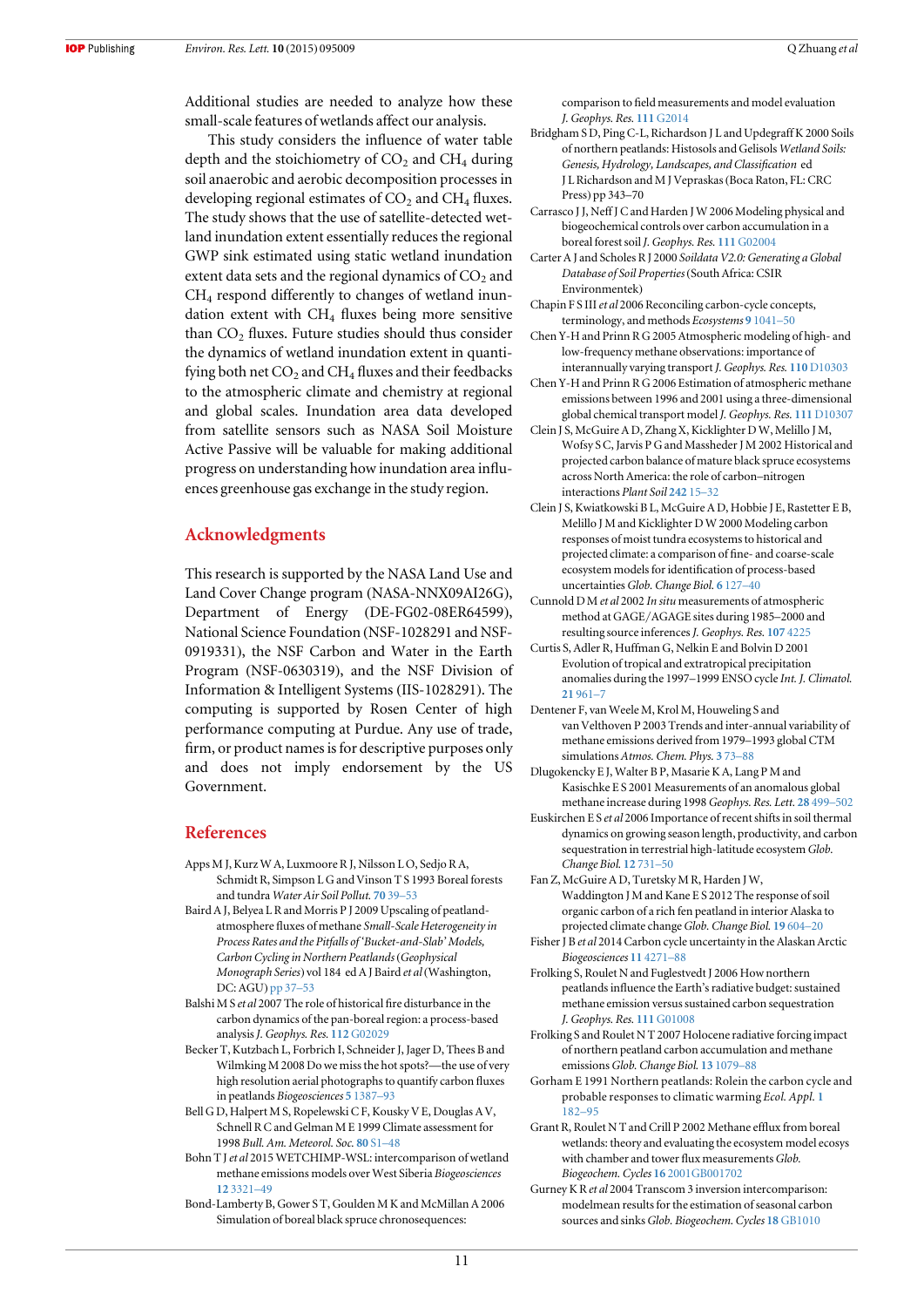<span id="page-12-0"></span>Gurney K R, Baker D, Rayner P and Denning S 2008 Interannual variations in continental-scale net carbon exchange and sensitivity to observing networks estimated from atmospheric  $CO<sub>2</sub>$  inversions for the period 1980–2005 Glob. Biogeochem. Cycles 22[GB3025](http://dx.doi.org/10.1029/2007GB003082)

Gutowski W J, Wei H, Vörösmarty C J and Fekete B M 2007 Influence of Arctic Wetlands on Arctic atmospheric circulation. J. Clim. 20 [4243](http://dx.doi.org/10.1175/JCLI4243.1)–54

He Y, Jones M, Zhuang Q, Bochicchio C, Felzer B S, Mason E and Yu Z 2014 Evaluating  $CO<sub>2</sub>$  and CH<sub>4</sub> dynamics of Alaskan ecosystems during the Holocene thermal maximum Quat. Sci. Rev. [86](http://dx.doi.org/10.1016/j.quascirev.2013.12.019) 63–77

Houweling S, Kaminski T, Dentener F, Lelieveld J and Heimann M 1999 Inverse modeling of methane sources and sinks using the adjoint of a global transport model J. Geophys. Res. [104](http://dx.doi.org/10.1029/1999JD900428) [26137](http://dx.doi.org/10.1029/1999JD900428)–60

- IPCC 2007 Climate Change 2007: The Physical Science Basis. Contribution of Working Group I to the Fourth Assessment Report of the Intergovernmental Panel on Climate Change ed Solomon et al(Cambridge: Cambridge University Press)
- Lafleur P M, Roulet N T and Admiral S W 2001 The annual cycle of  $\mathrm{CO}_2$  exchange at a boreal bog peatland J. Geophys. Res. [106](http://dx.doi.org/10.1029/2000JD900588) [3071](http://dx.doi.org/10.1029/2000JD900588)–81
- Lehner B and Döll P 2004 Development and validation of a global database of lakes, reservoirs and wetlands J. Hydrol. [296](http://dx.doi.org/10.1016/j.jhydrol.2004.03.028) 1-22
- Matthews E and Fung I 1987 Methane emissions from natural wetlands: global distribution, are, and environmental characteristics of sources Glob. Biogeochem. Cycles 1 [61](http://dx.doi.org/10.1029/GB001i001p00061)-86
- McGuire A D et al 2010 An analysis of the carbon balance of the Arctic Basin from 1997–2006 Tellus B 62 [455](http://dx.doi.org/10.1111/j.1600-0889.2010.00497.x)–74
- McGuire A D et al 2012 An assessment of the carbon balance of Arctic tundra: comparisons among observations, process models, and atmospheric inversions Biogeosciences [9](http://dx.doi.org/10.5194/bg-9-3185-2012) [3185](http://dx.doi.org/10.5194/bg-9-3185-2012)–204
- McGuire A D, Anderson L G, Christensen T R, Dallimore S, Guo L, Hayes D J, Heimann M, Lorenson T D, Macdonald R W and Roulet N 2009 Sensitivity of the carbon cycle in the Arctic to climate change Ecol. Monogr. 79 [523](http://dx.doi.org/10.1890/08-2025.1)–55
- Melillo J M, McGuire A D, Kicklighter D W, Moore B III, Vorosmarty C J and Schloss A L 1993 Global climate change and terrestrial net primary production Nature [363](http://dx.doi.org/10.1038/363234a0) 234–40
- Melton J R et al 2012 Present state of global wetland extent and wetland methane modelling: conclusions from a model intercomparison project (WETCHIMP) Biogeosci. Discuss. [9](http://dx.doi.org/10.5194/bgd-9-11577-2012) [11577](http://dx.doi.org/10.5194/bgd-9-11577-2012)–654
- Mikaloff Fletcher S E, Tans P P, Bruhwiler L M, Miller J B and Heimann M 2004 CH<sub>4</sub> sources estimated from atmospheric observations of CH<sub>4</sub> and its <sup>13</sup>C/<sup>12</sup>C isotopic ratios: 2. Inverse modeling of CH<sub>4</sub> fluxes from geographic regions Glob. Biogeochem. Cycles 18GB4005
- Moore T R, Roulet N T and Waddington J M 1998 Uncertainties in predicting the effect of climatic change on the carbon cycling of Canadian peatlands Clim. Change 40 [229](http://dx.doi.org/10.1023/A:1005408719297)–45
- Oechel W C, Laskowski C A, Burba G, Gioli B and Kalhori A A 2014 Annual patterns and budget of  $CO<sub>2</sub>$  flux in an Arctic tussock tundra ecosystem J. Geophys. Res. [119](http://dx.doi.org/10.1002/2013JG002431) 323–39
- Oechel W C, Vourlitis G L, Hastings S J, Zulueta R C, Hinzman L and Kane D 2000 Acclimation of ecosystem CO<sub>2</sub> exchange in the Alaskan Arctic in response to decadal climate warming Nature [406](http://dx.doi.org/10.1038/35023137) 978–81
- Papa F, Prigent C, Aires F, Jimenez C, Rossow W B and Matthews E 2010 Interannual variability of surface water extent at the global scale 1993–2004 J. Geophys. Res. 115 [D12111](http://dx.doi.org/10.1029/2009JD012674)
- Petrescu A M R, van Beek L P H, van Huissteden J, Prigent C, Sachs T, Corradi C A R, Parmentier F J W and Dolman A J 2010 Modeling regional to global CH4 emissions of boreal and arctic wetlands Glob. Biogeochem. Cycles 24 [GB4009](http://dx.doi.org/10.1029/2009GB003610)
- Potter C, Bubier J L, Crill P M and Lafleur P 2001 Ecosystem modeling of methane and carbon dioxide fluxes for boreal forest sites Can. J. For. Res. 31 [208](http://dx.doi.org/10.1139/x00-164)–23
- Prigent C, Matthews E, Aires F and Rossow W B 2001 Remote sensing of global wetland dynamics with multiple satellite data sets Geophys. Res. Lett. 28 [4631](http://dx.doi.org/10.1029/2001GL013263)-4
- Prigent C, Papa F, Aires F, Rossow W B and Matthews E 2007 Global inundation dynamics inferred from multiple satellite observations, 1993–2000 J. Geophys. Res. 112 [D12107](http://dx.doi.org/10.1029/2006JD007847)
- Prigent C, Rochetin N, Aires F, Defer E, Grandpeix J-Y, Jimenez C and Papa F 2011 Impact of the inundation occurrence on the deep convection at continental scale from satellite observations and modeling experiments J. Geophys. Res. 116 [D24118](http://dx.doi.org/10.1029/2011JD016311)
- Segers R and Leffelaar P A 2001 Modeling methane fluxes in wetlands with gas-transporting plants 3. Plot scale J. Geophys. Res. 106 [3541](http://dx.doi.org/10.1029/2000JD900482)–58
- Sitch S, McGuire A D, Kimball J, Gedney N, Gamon J, Engstrom R, Wolf A, Zhuang Q, Clein J and McDonald K C 2007 Assessing the carbon balance of circumpolar arctic tundra using remote sensing and process modeling Ecol. Appl. 17 [213](http://dx.doi.org/10.1890/1051-0761(2007)017[0213:ATCBOC]2.0.CO;2)–34
- Smith L C, MacDonald G M, Velichko A A, Beilman D W, Borisova O K, Frey K E, Kremenetski K V and Sheng Y 2004 Siberian peatlands a net carbon sink and global methane source since the early Holocene Science [303](http://dx.doi.org/10.1126/science.1090553) 353–6
- Tang J and Zhuang Q 2009 A global sensitivity analysis and Bayesian inference framework for improving the parameter estimation and prediction of a process-based Terrestrial ecosystem model J. Geophys. Res. 114 [D15303](http://dx.doi.org/10.1029/2009JD011724)
- Tarnocai C, Canadell J G, Schuur E A G, Kuhry P, Mazhitova G and Zimov S 2009 Soil organic carbon pools in the northern circumpolar permafrost regionGlob. Biogeochem. Cycles [23](http://dx.doi.org/10.1029/2008GB003327) [GB2023](http://dx.doi.org/10.1029/2008GB003327)
- Turunen J, Tomppo E, Tolonen K and Reinikainen A 2002 Estiamting carbon accumualtion rates of undrained mires in Finland—application to boreal and subarctiv regions Holocene [12](http://dx.doi.org/10.1191/0959683602hl522rp) 69–80
- Vitt D H, Halsey L A and Zoltai S C 2000 The changing landscape of Canada's western boreal forest: the current dynamics of permafrost Can. J. For. Res./Rev. Can. Rech. For. 30 [283](http://dx.doi.org/10.1139/x99-214)–7
- Walter B P, Heimann M and Matthews E 2001 Modeling modern methane emissions from natural wetlands: 2. Interannual variations 1982–1993 J. Geophys. Res. 106 [34207](http://dx.doi.org/10.1029/2001JD900164)–19
- Wang J S, Logan J A, McElroy M B, Duncan B N, Megretskaia I A and Yantosca R M 2004 A 3D model analysis of the slowdown and interannual variability in the methane growth rate from 1988-1997 Glob. Biogeochem. Cycles [18](http://dx.doi.org/10.1029/2003GB002180) [GB3011](http://dx.doi.org/10.1029/2003GB002180)
- Warner B G and Asada T 2006 Biological diversity of peatlands in Canada Aquatic Sci.—Res. Across Bound. 68 [240](http://dx.doi.org/10.1007/s00027-006-0853-2)–53
- Watts J D, Kimball J S, Bartsch A and McDonald K C 2014 Surface water inundation in the boreal-Arctic: potential impacts on regional methane emissions Environ. Res. Lett. 9 [075001](http://dx.doi.org/10.1088/1748-9326/9/7/075001)
- Yu Z 2006 Modeling ecosystems processes and pet accumulation in boreal peatlands Boreal Peatland Ecosystems, Ecological Studies Analysis and Synthesis vol 188 ed R K Wieder and H D Vitt (Berlin: Springer)
- Zhang Y, Li C, Trettin C C, Li H and Sun G 2002 An integrated model of soil hydrology, and vegetation for carbon dynamics in wetland ecosystems Glob. Biogeochem. Cycles 16 [1061](http://dx.doi.org/10.1029/2001GB001838)
- Zhu X, Zhuang Q, Lu X and Song L 2014 Spatial scale-dependent land–atmospheric methane exchanges in the northern high latitudes from 1993–2004 Biogeosciences 11 [1693](http://dx.doi.org/10.5194/bg-11-1693-2014)–704
- Zhuang Q et al 2003 Carbon cycling in extratropical terrestrial ecosystems of the Northern Hemisphere during the 20th Century: a modeling analysis of the influences of soil thermal dynamics Tellus [55B](http://dx.doi.org/10.1034/j.1600-0889.2003.00060.x) 751–76
- Zhuang Q, McGuire A D, O'Neill K P, Harden J W, Romanovsky V E and Yarie J 2002 Modeling the soil thermal and carbon dynamics of a fire chronosequence in Interior Alaska J. Geophys. Res. 107 [8147](http://dx.doi.org/10.1029/2001JD001244)
- Zhuang Q, Melillo J M, McGuire A D, Kicklighter D W, Prinn R G, Steudler P A, Felzer B S and Hu S 2007 Net emissions of CH4 and  $CO<sub>2</sub>$  in Alaska: implications for the region's greenhouse gas budget Ecol. Appl. 17 [203](http://dx.doi.org/10.1890/1051-0761(2007)017[0203:NEOCAC]2.0.CO;2)–12
- Zhuang Q, Melillo J M, Kicklighter D W, Prinn R G, McGuire D A, Steudler P A, Felzer B S and Hu S 2004 Methane fluxes between terrestrial ecosystems and the atmosphere at northern high latitudes during the past century: a